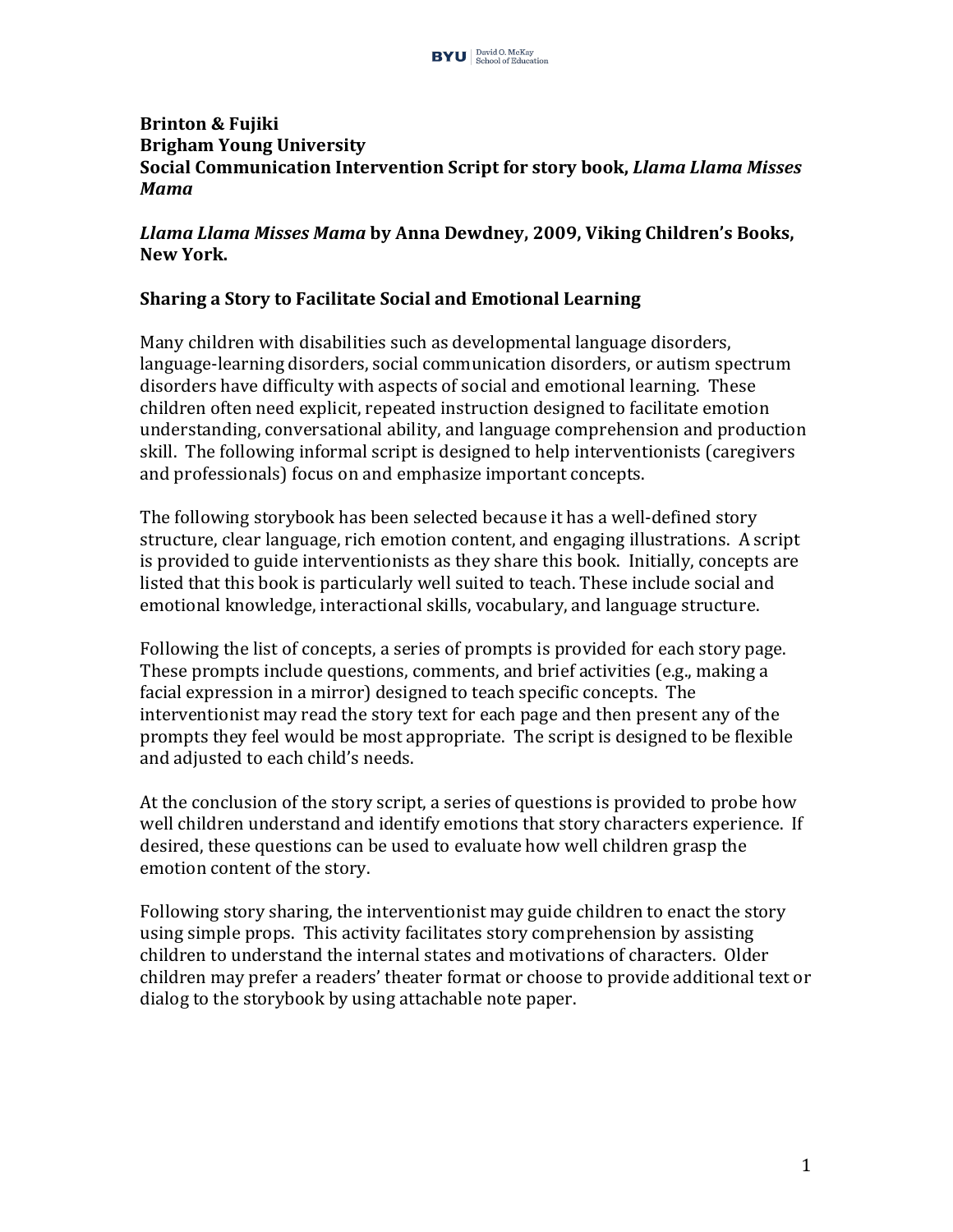### **Brinton & Fujiki Brigham Young University Social Communication Intervention Script for story book,** *Llama Llama Misses Mama*

*Llama Llama Misses Mama* **by Anna Dewdney, 2009, Viking Children's Books, New York.**

**Concepts to stress** 

- **1. Emotions experienced:** happy, scared, worried, shy, mad, happy/excited
- **2.** Reflecting on how one feels in a new experience
- **3. Mixed emotions—excited to go to school/sad about missing Mama**
- **4. Feeling shy/reticent**
- **5.** Feeling scared in a new context
- **6.** Ways to regulate emotion (play/understand Mama will return)
- **7.** Gearing up emotions to try new things even though it's unfamiliar and **scary**
- **8.** Prosocial behavior: thinking about how someone else feels accommodating to their needs (The other kids are kind to Llama)
- **9. Structural: complete simple sentence forms, complex sentences with** causal connections (but, if-then, so, because)

**Intro: Cover and Title Page—This is another story about Llama Llama. This is** about Llama's first day at school. Let's think about how Llama Llama feels about going to school for the very first time.

Page 1 (Title Page)

(Look at picture.)

I wonder what this book is about?

What do you think? (Let child look at the picture.)

Now let's look at it together.

#### **Page 2-3**

Read: "Llama Llama warm in bed..."

Here is a little llama Llama just waking up.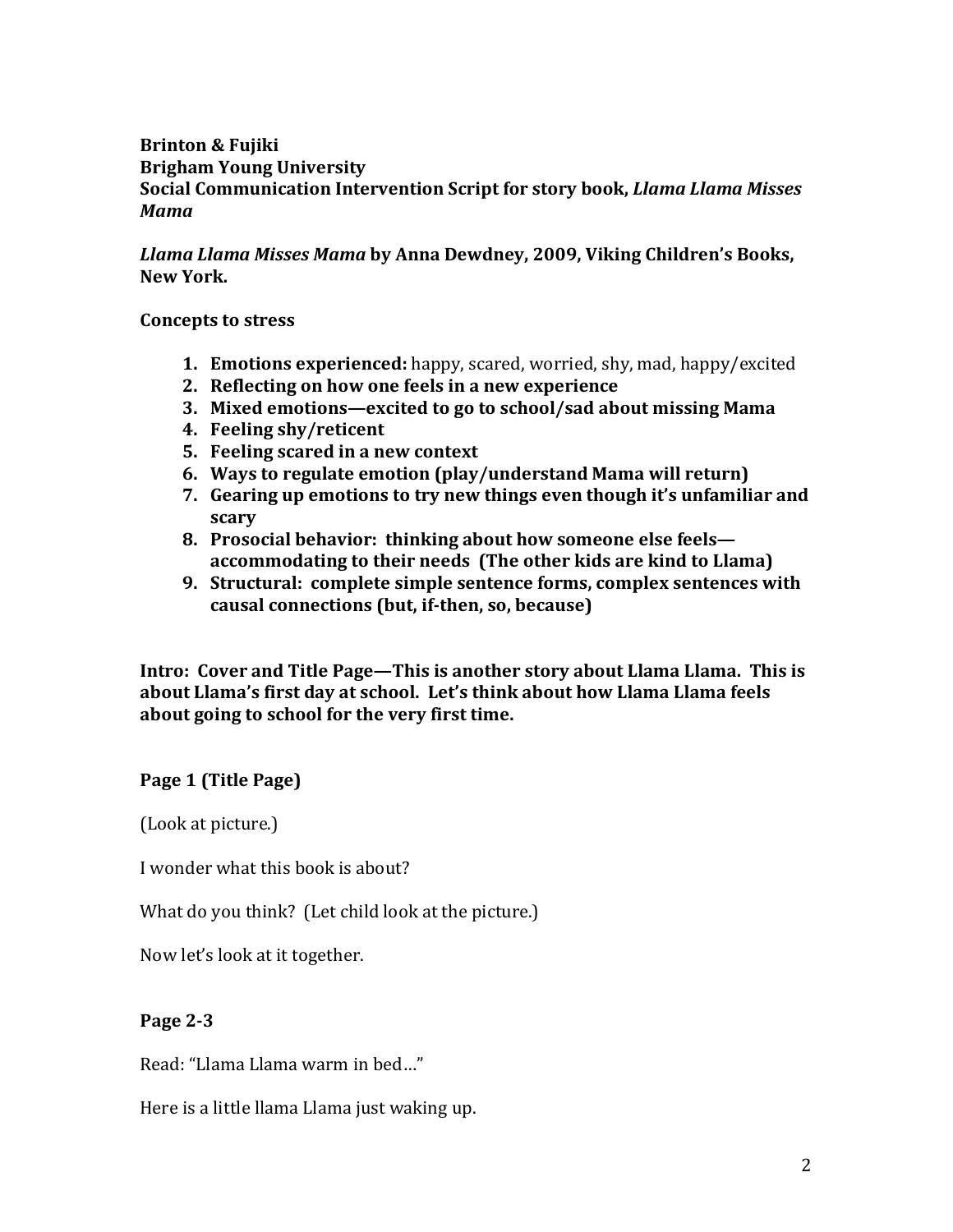How does Llama Llama feel? (Tired, sleepy.)

What do you think will happen today?

Look at Mama Llama.

How does she feel? (Happy and excited.)

How do you think Llama Llama will feel?

#### **Page 4-5**

Read: "Make the bed..."

What are all the things that Little Llama needs to do?

How does Mama look? (Compare Mama's face in all the pictures, move to final picture.) 

Mama looks a little worried because they are late.

Let's tell Llama Llama to hurry, "Hurry little Llama or you will be late." Let's tell him together, "Hurry Llama Llama or you will be late."

#### **Page 6-7**

Read: "Drive to school..."

How does Llama Llama feel? (Talk about the fact that Llama Llama looks a little confused or worried.)

Is this new for Llama Llama?

Maybe Llama Llama is a little worried because everything is new.

Have you ever been somewhere where everything is new to you? How did you feel? (Give example if you can.)

If you were there, what would you say to Llama Llama? (Try to elicit complex construction, "Llama Llama, you will have fun, so don't worry" or "Llama Llama, school is fun, so don't be scared.")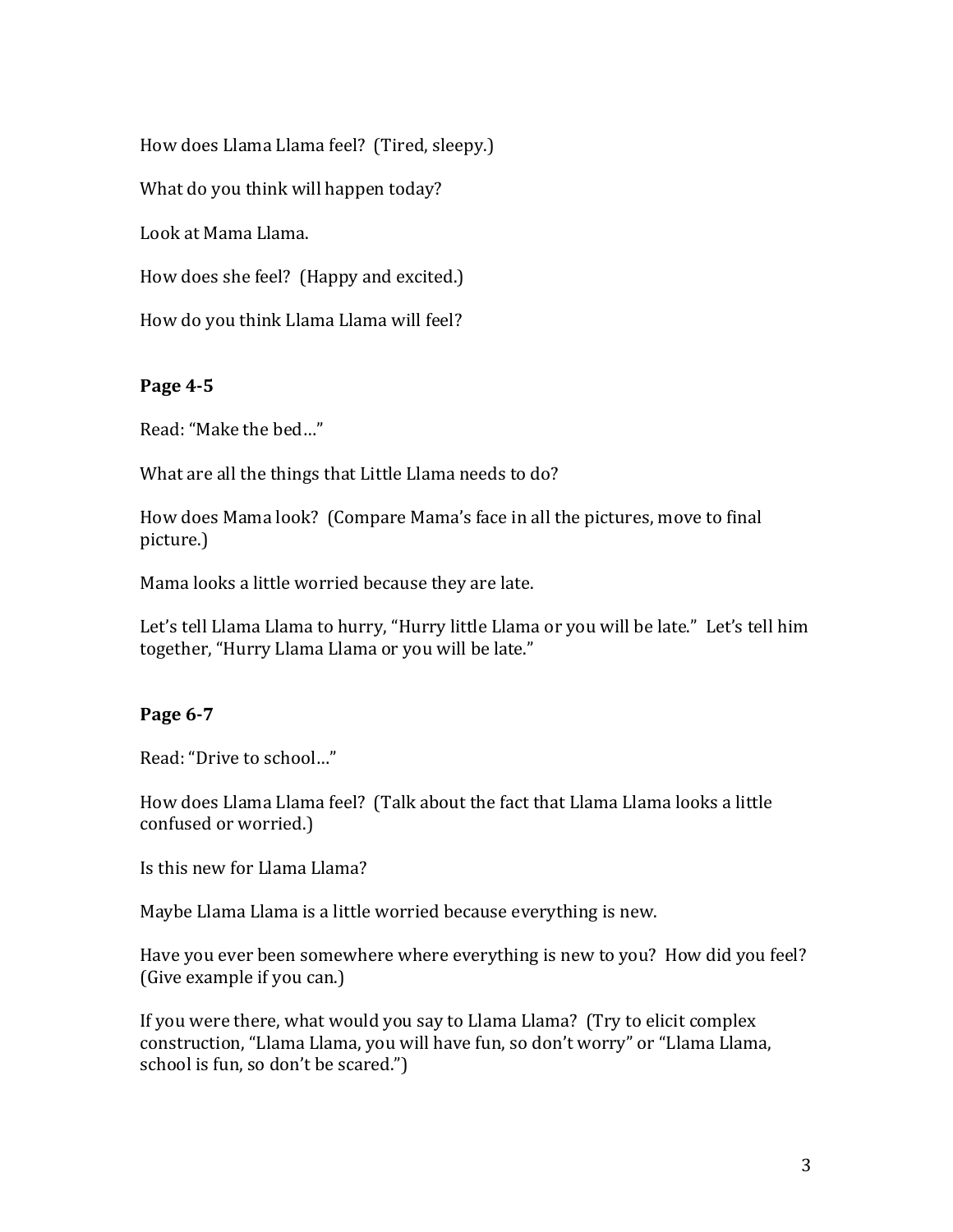### **Page 8-9**

Read: "Hang the coat..."

What Llama Llama doing?

How does Llama Llama feel?

Llama Llama feels shy because everything is new.

Maybe Llama Llama feels a little scared too. Maybe he feels shy and scared.

Look at Llama Llama's face. Can you make a face like that? (Use mirror.)

Have you ever felt shy? Tell me about it.

How do you think Llama Llama will feel when Mama goes away?

If you were there, what would you say to Llama Llama? Let's say "Don't feel shy, it is fun here" or "Don't feel scared because you will have fun today."

## **Page 10-11**

Read: "Strange new teacher..."

How does Llama Llama feel?

(Talk about why Llama Llama feels that way. Use complex constructions: "Llama Llama may feel shy/scared because he does not know the other kids," "Llama Llama feels scared because it is so noisy" etc.)

(Talk about mixed feelings: Llama Llama wants to play but Llama Llama feels shy/scared. Talk about ways that Llama Llama might regulate emotions and gear up to play, e.g., "Sometimes it's scary to do new things, but it might be fun.")

## **Page 12-13**

Read: "Build a castle..."

What is there to do in this class?

What does Llama Llama do? Why? (Llama will not play because he feels sad/scared/shy.)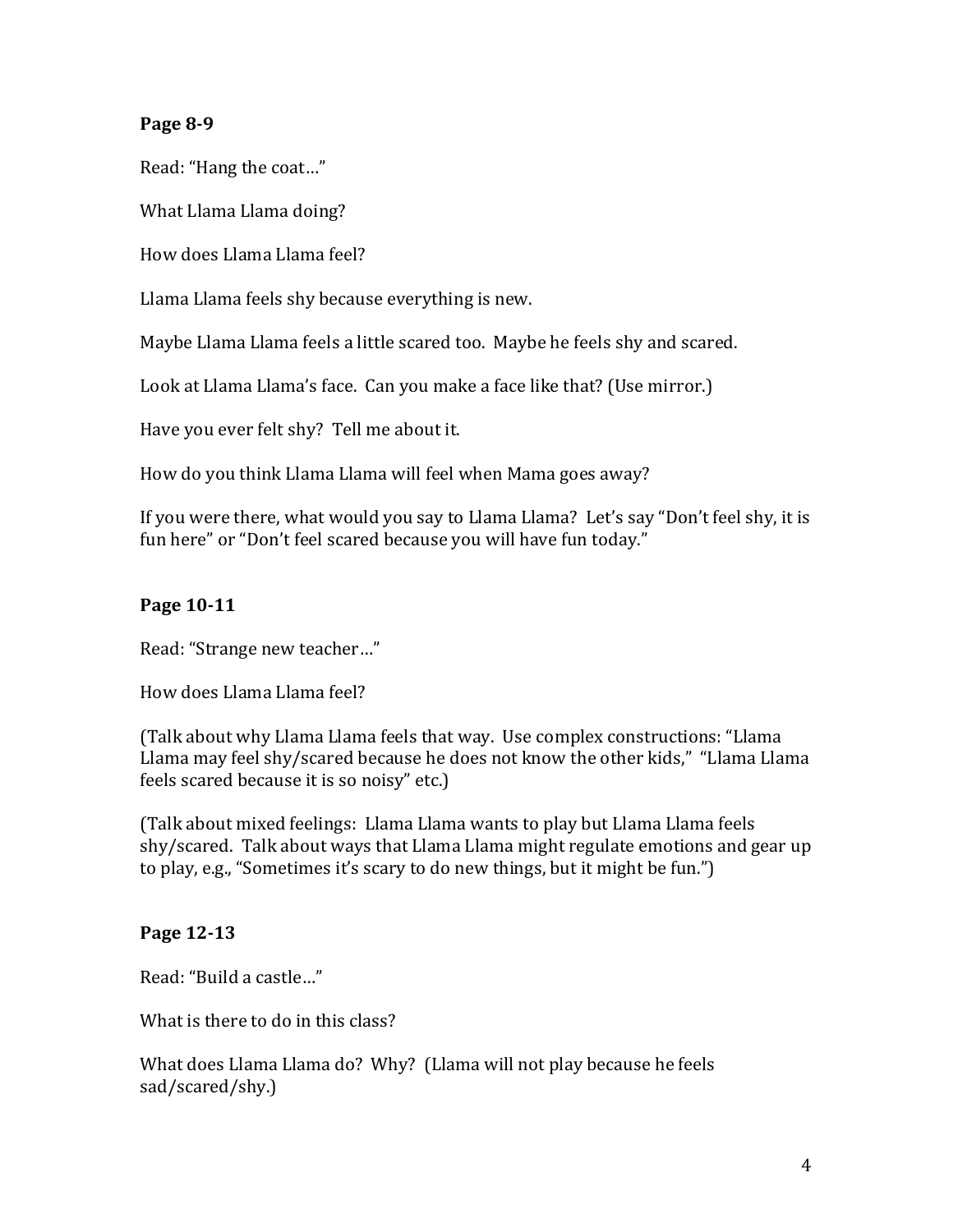(Talk about mixed feelings.)

Do you think Llama Llama would have fun if he played with the kids?

If Llama Llama walks away, how will the other kids feel? (E.g. "If Llama Llama walks away, the kids might think he doesn't like them.")

What would you say to Llama Llama? (Try to elicit complex construction, "If you walk away, the kids think you do not like them." Or, "If you walk away, then you will feel lonely.")

## **Page 14-15**

Read: "Reading stories..."

How do the kids feel? ("The kids feel happy because they are listening to a story.")

How about Llama Llama?

Llama Llama says he hates that book. Do you think that is true? Why did Llama Llama say that?

Look at Llama Llama's face. How does he feel? (Mad, pouty, sulky.)

Why does Llama Llama feel mad/pouty/sulky?

What would you say to Llama Llama? Talk about ways that Llama Llama might make himself feel better. ("If you look at the book, you will feel better.")

## **Page 16-17**

Read: "Time for lunch..."

How does Llama Llama feel?

Do you think Llama Llama might like some lunch?

Why won't Llama Llama eat with the kids?

Llama Llama is so sad and lonely that he doesn't want a snack.

Llama Llama says he/she does not want a snack because he feels so lonely and sad.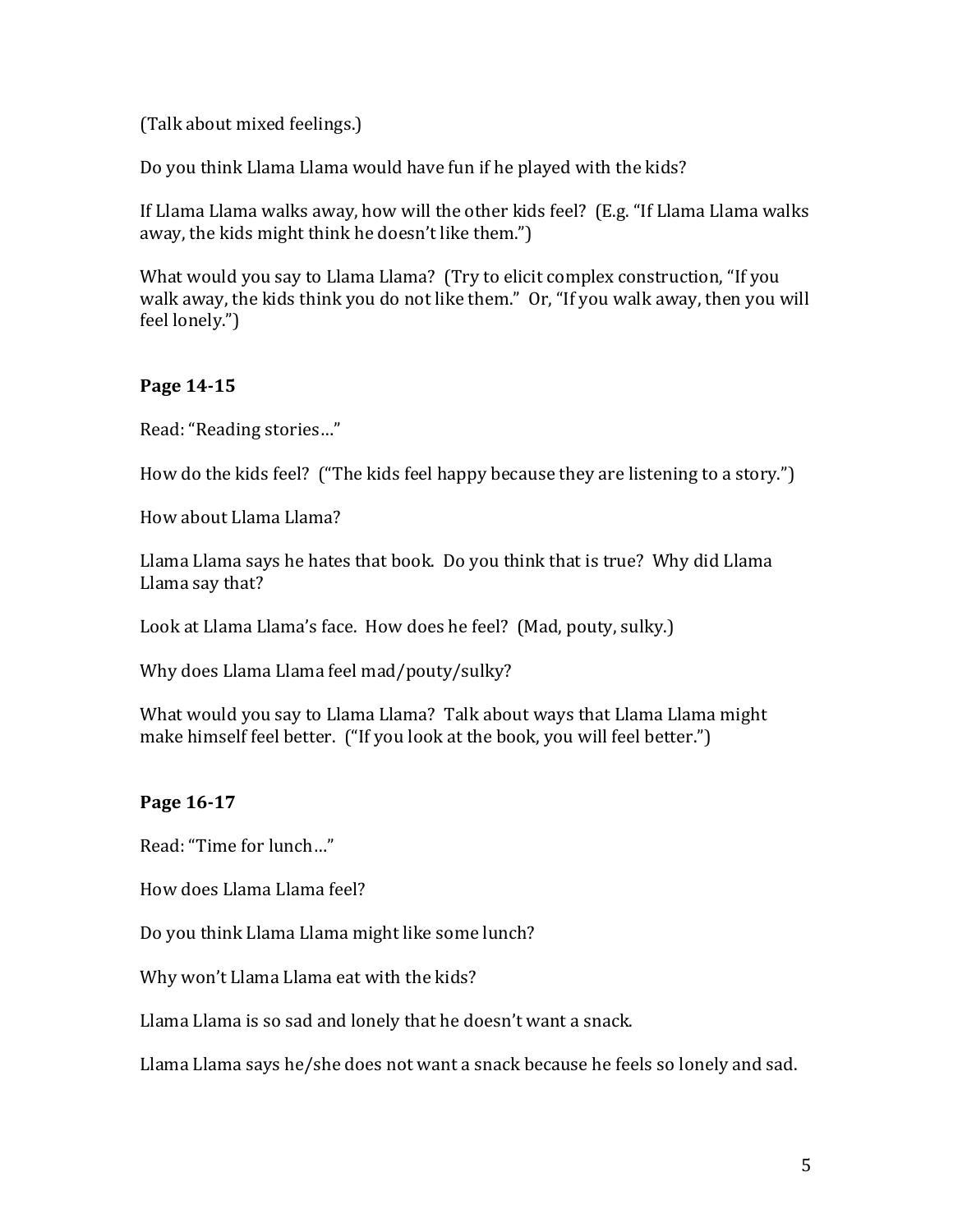Why did Mama leave Llama Llama? (Mama left Llama Llama so that Llama Llama could play and learn with the kids.)

What could Llama Llama do to feel better?

If you were there, what would you say to Llama Llama? (Try to elicit complex constructions.)

## **Page 18-19**

Read: "It's too much..."

Now how does Llama Llama feel? What does Llama Llama do? (Llama Llama is so sad that he cries.)

How do the other kids feel? Look at their faces. (The other kids are surprised because Llama Llama is crying.)

What could the other kids say to Llama Llama to help him feel better? (Try to elicit complex constructions.)

# **Page 20-21**

Read: "Don't be sad..."

What does the teacher do to help Little Llama feel better?

What do the kids do?

When they are sad, friends try to make each other feel better.

Look (p. 21), how does Llama Llama feel now? Why? (Llama Llama feel happier because the kids asked him to play.)

The kids were kind to Llama Llama because they wanted to help him feel better.

Friends are kind to one another.

## **Page 22-23**

Read: "Put on coats..."

Look at Llama Llama now.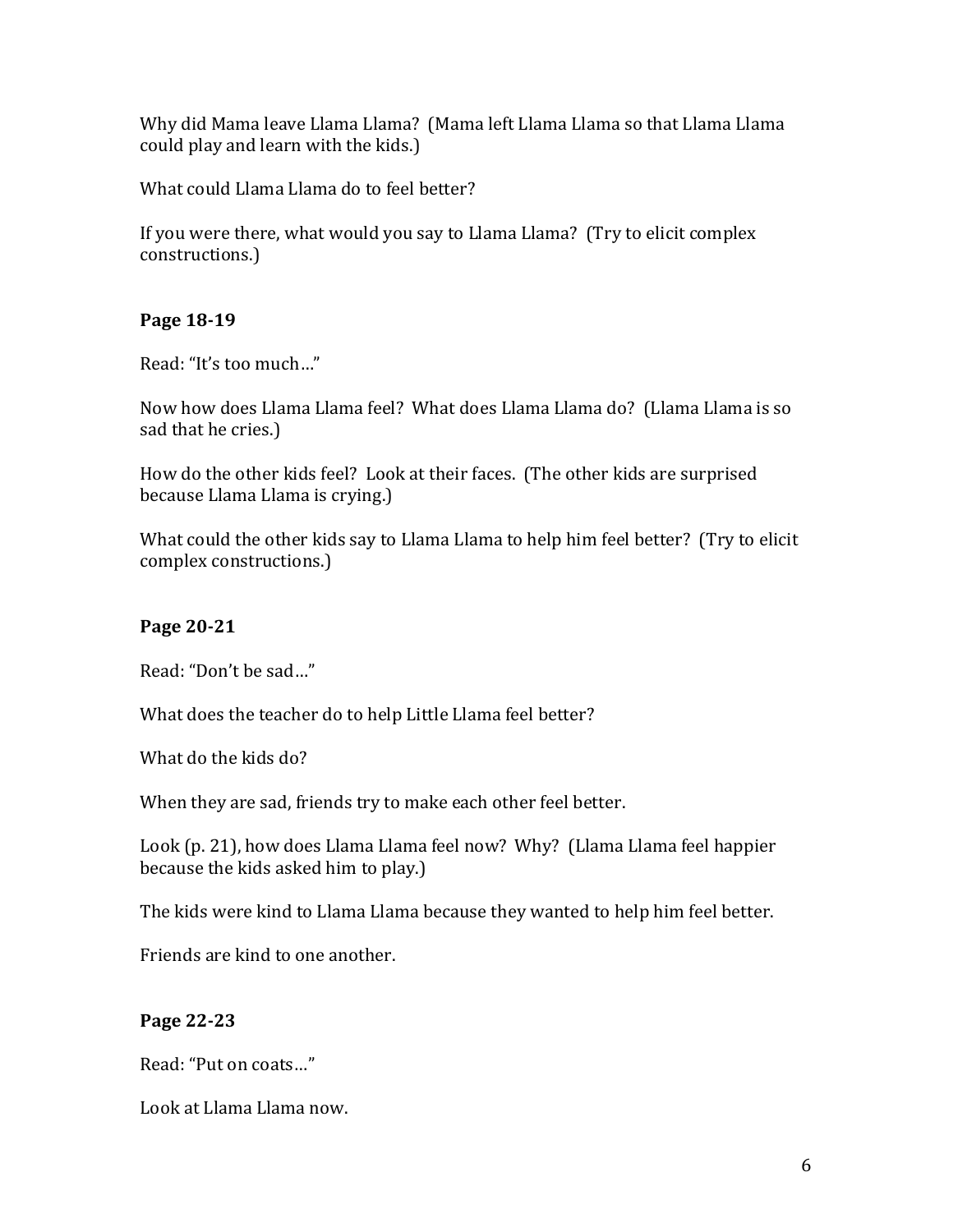How does he feel?

What are they doing?

Why does Llama Llama feel better? (Llama Llama feels better because he is playing with the kids.)

#### **Page 24-25**

Read: "Now it's time..."

Look at Llama Llama—how does he feel?

Why does Llama feel happy now? (Llama feels happy because he is having fun with the other kids.)

Look (p 25), there is Mama. How do you think Llama Llama will feel when he sees Mama?

#### **Page 26-27**

Read: "Mama Llama..."

Wow! Look at Llama Llama now! Look at his face. How does he feel?

He is so happy and excited because his Mama is there.

Can you make a face like Llama Llama's? (Use mirror.)

#### **Page 28-29**

Read: "Teacher gets.."

What does Llama Llama do?

Llama says goodbye to the teacher and to the friends. It is polite to say goodbye when we leave someone.

What do Llama Llama and Mama do together (p. 29)?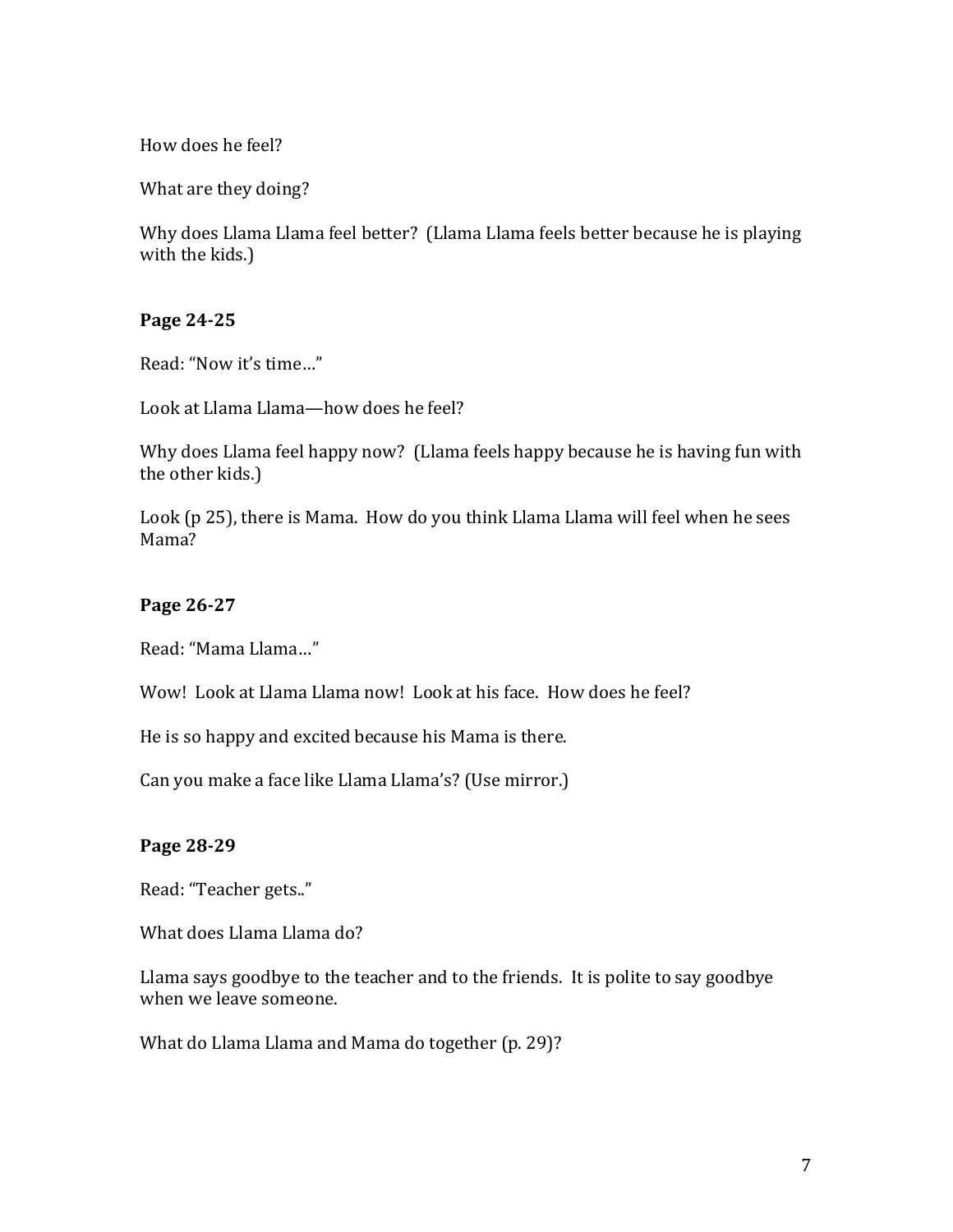How do they feel? (Happy.) Why do they feel so happy? ("They are happy because they are together" or "They are happy to see each other" or "Llama Llama is happy to show mama his school."

### **Page 30**

Read: "Lots to show..."

How do you think that Llama Llama feels now?

How does Mama feel?

What do you think they will talk about on the way home?

What did Llama Llama learn today? (It is fun to go to school, Mama will come back.)

## **Page 31-32**

Read: "He loves mama...and school too"

How does Llama Llama feel?

How does Mama feel?

Llama Llama loves to be at home with Mama, and Llama Llama loves to go to school.

How do you think Llama Llama will feel tomorrow when it is time to go to school? (Flip back to p. 2 if you can. When Llama Llama wakes up tomorrow, he will be excited and happy to go to school.)

## **Summary:**

(Use cloze procedures so child can help summarize.)

**Llama Llama was excited about going to school. But Llama Llama was kind of scared too. Llama Llama was happy and excited and scared and worried all at** the same time. It was hard for Llama Llama to have Mama leave. Llama Llama **was very sad and scared and shy when Mama left. The teacher tried to help** Llama Llama feel better. The kids tried to help Llama Llama feel better too. It **worked!** Llama Llama was happy to be at school. I think that Llama Llama will be happy to go to school tomorrow.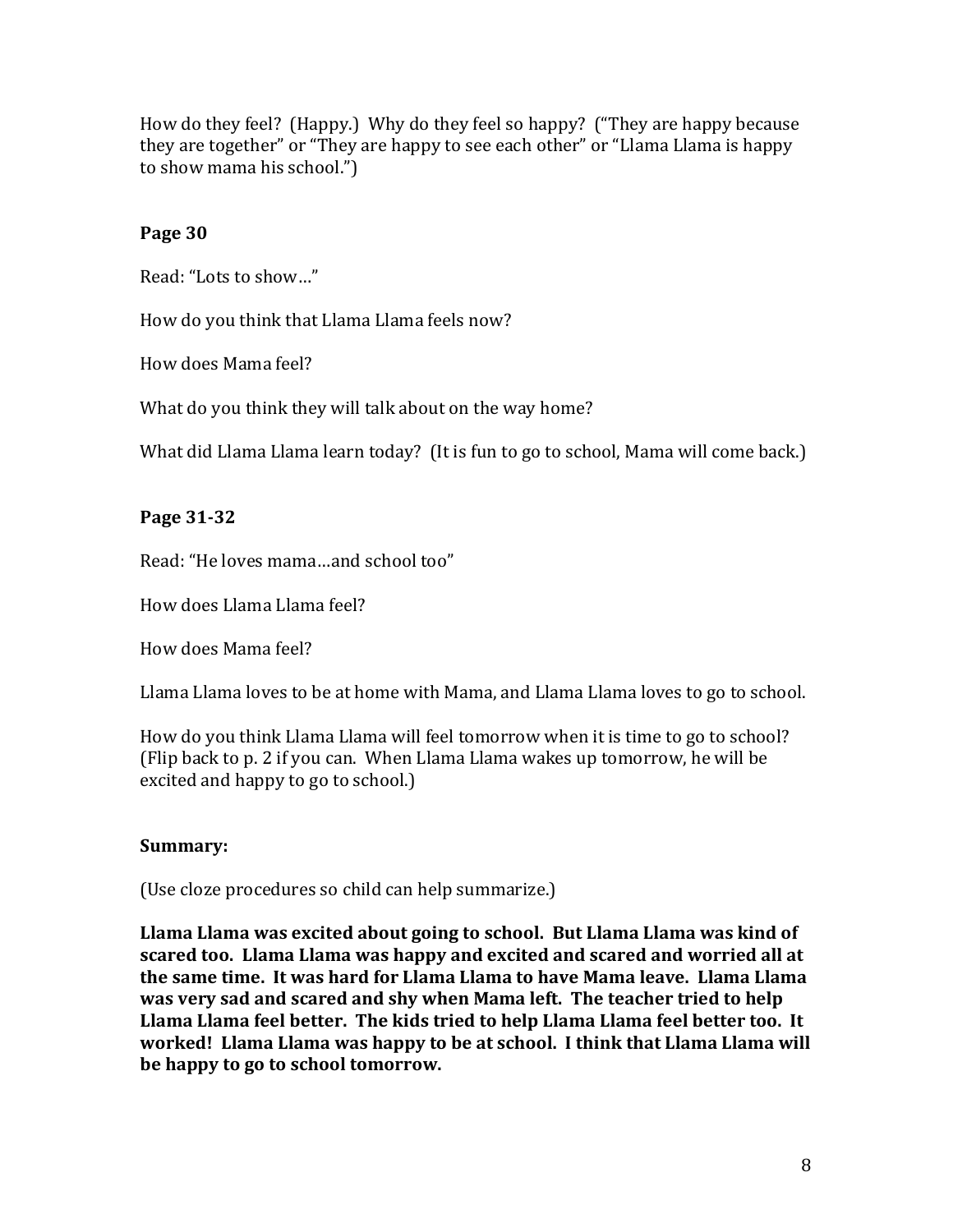#### **Follow-up probes**

**Probe #1, p. 4-5,** Look at Llama Llama. How does he feel?

Why does he feel\_\_\_\_\_\_\_\_\_\_\_\_?

Ask both questions first, but if the emotion response is wrong, say:

OR, he might feel happy. Llama is happy because he is going to school for the first time.

**Probe #2, p. 10**, Look at Llama Llama. How does he feel?

Why does he feel\_\_\_\_\_\_\_\_\_\_\_?

Ask both questions first, but if the emotion response is wrong, say:

OR, he might feel scared or shy. Llama is scared/shy because everything is new.

**Probe #3, p. 15,** Look at Llama Llama. How does he feel?

Why does he feel  $\overline{\phantom{a}}$  ?

Ask both questions first, but if the emotion response is wrong, say:

OR, he might feel mad/pouty/sulky. Llama Llama is mad/pouty/sulky because he wants his mama.

**Probe # 4, p. 16-17**, Look at Llama Llama. How does he feel?

Why does she feel 2

Ask both questions, but if the emotion response is wrong, say:

OR, he might feel sad. Llama Llama is sad because he misses mama.

**Probe #5, p. 22** Look at Llama Llama. How does he feel?